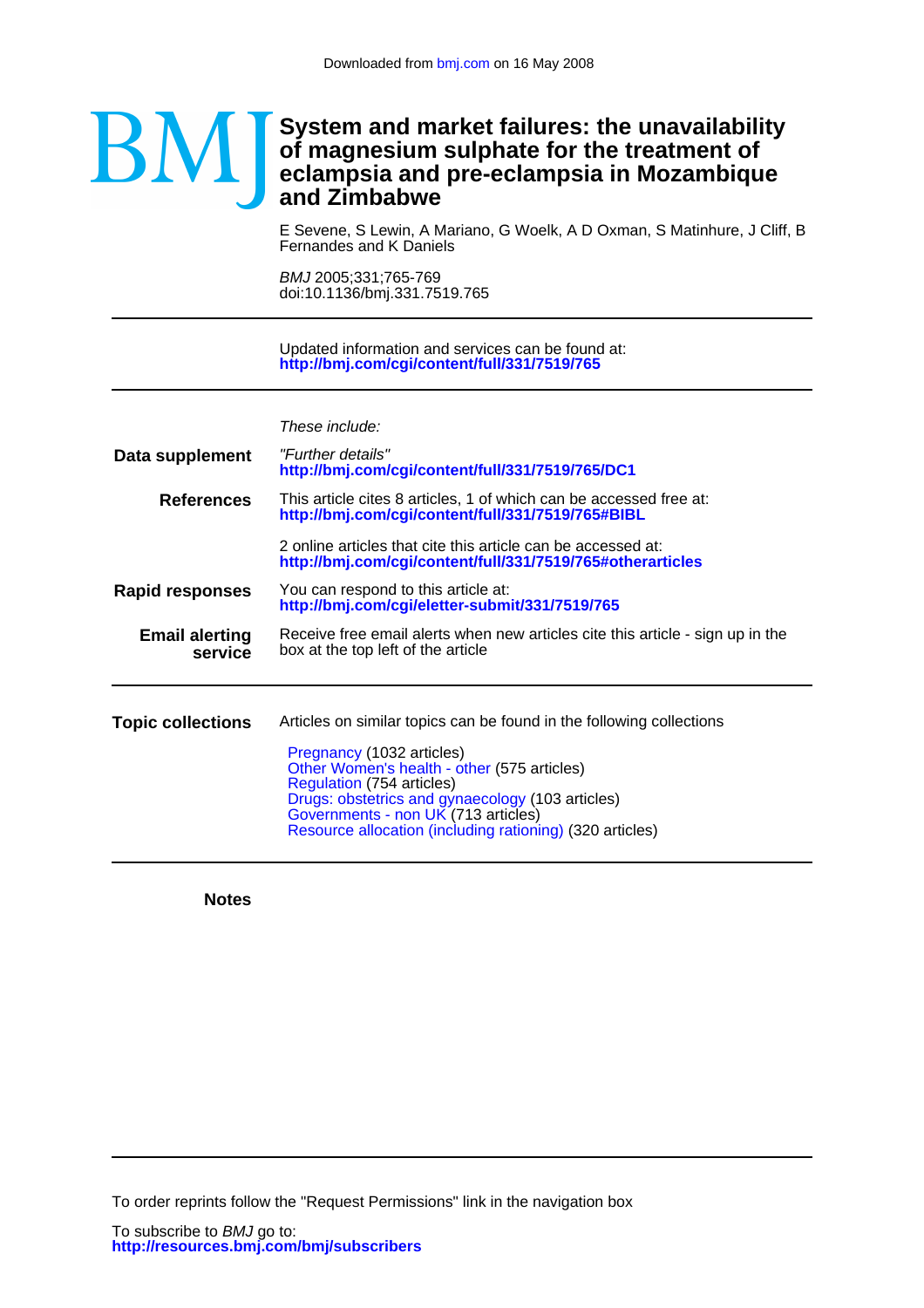### **Summary points**

Removing user fees for primary care is important in offering financial protection to poor African households

Fee removal must be accompanied by increased national budgets for health care to protect the quality of health care in the face of increased utilisation

Careful and deliberate implementation strategies are needed to ensure that fee removal achieves its objectives

National action must be supported by international action that is sensitive to national circumstances and underpins the sustained mobilisation of resources

Health in Southern Africa, EQUINET, and HEPNet, the Health Economics and Policy Network in Africa). It responds to current calls, such as those of the Africa Commission, for the removal of primary care user fees in Africa. An earlier, substantively different, version of this piece was prepared by the authors as an editorial for the electronic newsletter of EQUINET. Competing interests: None declared.

- 1 Gilson L. The lessons of user fee experience in Africa. *Health Policy Plan*
- 1997;12:273-85. 2 Commission for Africa. *Our common interest: report of the Commission for Africa.* London: Commission for Africa, 2005. www. commissionforafrica.org/english/report/thereport/english/11-03-05\_
- cr\_report.pdf (accessed 19 May 2005). 3 Van Doorslaer E, Wagstaff A. Equity in the finance of health care: meth-ods and findings. In: Van Doorslaer E, Wagstaff A, Rutten F, eds. *Equity in*

*the finance and delivery of health care: An international perspective*. New York: Oxford University Press, 1993.

- 4 Russell S. The economic burden of illness for households in developing countries: a review of studies focusing on malaria, tuberculosis and
- 
- human immunodeficiency virus/acquired immunodeficiency syndrome.<br>  $AmJ$  Frop Med Hyg 2004;<br>
5 James C, Morris SS, Keith R, Taylor A. Impact on child mortality of<br>
removing user fees: simulation model. *BMJ* 2005;331:747-9.
- press). 7 Tibandebage P, Mackintosh M. The market shaping of charges, trust and abuse: health care transactions in Tanzania. *Soc Sci Med* 2005;61:1385-95. 8 Deininger K, Mpuga P. *Economic and welfare effects of the abolition of health*
- *user fees: evidence from Uganda.* Washington, DC: World Bank, 2004. (World Bank policy research working paper 3276.)
- 9 McCoy D. *Free health care for pregnant women and children under six in South Africa: an impact assessment.* Durban: Health Systems Trust, 1996. 10 World Health Organization. *World health report—NHA annexes*. www. who.int/nha/country/whrannex/en (accessed 14 Sep 2005).
- 11 EQUINET Steering Committee (Regional Network for Equinet in Health in Southern Africa). *Reclaiming the state: achieving people's health, challenging injustice.*Harare: EQUINET, 2004. (EQUINET policy series No 15.)
- 12 McIntyre D, Muirhead D, Gilson L. Geographic patterns of deprivation and health inequities in South Africa: informing health equity and public resource allocation strategies. *Health Policy Plan* 2002;17(suppl 1):30-9.
- 13 Gilson L, Mills A. Health sector reform in sub-Saharan Africa: lessons of
- the last ten years. *Health Policy* 1995;32:215-43.<br>14 Gilson L, Doherty J, Lake S, McIntyre D, Mwikisa C, Thomas S. The SAZA<br>study: implementing financing reform in South Africa and Zambia.<br>*Health Policy Plean* 2003;18:3
- 15 Osborne SP, Brown K. *Managing change and innovation in public service organizations*. London: Routledge, 2005.
- 16 Gilson L, Travis P. *Health system decentralization in Africa: an overview of experiences in eight countries.* Geneva: World Health Organization, 1997. (Background document prepared for the regional meeting on decentralization in the context of health sector reform in Africa.)
- 17 McIntyre D, Klugman B. The human face of decentralisation and integration of health services: experience from South Africa. *Reprod Health Matters* 2003;11(21):108-19.
- 18 Walker L, Gilson L. We are bitter but we are satisfied: nurses as street level bureaucrats in South Africa. *Soc Sci Med* 2004;59:1251-61.
- 19 Gilson L, Palmer N, Schneider H. Trust and health worker performance: exploring a conceptual framework using South African evidence. *Soc Sci Med* 2005;61:1418-29.
- 20 Burnham G, Pariyo G, Galiwango E, Wabwire-Mangen F. Discontinuation of cost sharing in Uganda. *Bull World Health Org* 2004;82:187-95.
- 21 Joint Learning Initiative. *Human resource for health: overcoming the crisis*. Boston: Global Health Equity Initiative, 2004.

# **System and market failures: the unavailability of magnesium sulphate for the treatment of eclampsia and pre-eclampsia in Mozambique and Zimbabwe**

E Sevene, S Lewin, A Mariano, G Woelk, A D Oxman, S Matinhure, J Cliff, B Fernandes, K Daniels

Low cost and effective drugs, such as magnesium sulphate, need to be included in initiatives to improve access to essential medicines in Africa

Ensuring the availability of effective drugs for priority health problems remains a key public health issue in many African countries.<sup>1</sup> Market deficiencies in ensuring drug development for "neglected" diseases affecting developing countries are well described,<sup>23 w1</sup> and several global initiatives are attempting to tackle this.<sup>4 w2</sup> Even when low cost, effective treatments exist, however, drug availability for many common health problems remains poor in many settings, limiting progress towards achieving the millennium development goals.<sup>5</sup>

One such health problem is the management of pre-eclampsia and eclampsia, important causes of maternal and infant morbidity and mortality. Over

63 000 women die annually after eclamptic convulsions, with 99% of these deaths occurring in low and middle income countries.<sup>67</sup>

Evidence is strong for the effectiveness of magnesium sulphate in treating and preventing eclampsia.8-10 w4 w5 Magnesium sulphate costs  $$0.35$  $(£0.19, €0.29)$  per ampoule (40 ml of 10% magnesium sulphate; Central Medical Stores, Mozambique, April 2005) and has appeared on the World Health Organization's essential medicines list since 1996.<sup>11</sup> It is of great concern that this effective and low cost drug is

*BMJ* 2005;331:765–9

Department of Pharmacology, Faculty of Medicine, Eduardo Mondlane University, Mozambique E Sevene *pharmacologist* A Mariano *pharmacologist* J Cliff *professor* continued over

Details of drug regulation, web references w1-w9, and Table 2 are on bmj.com

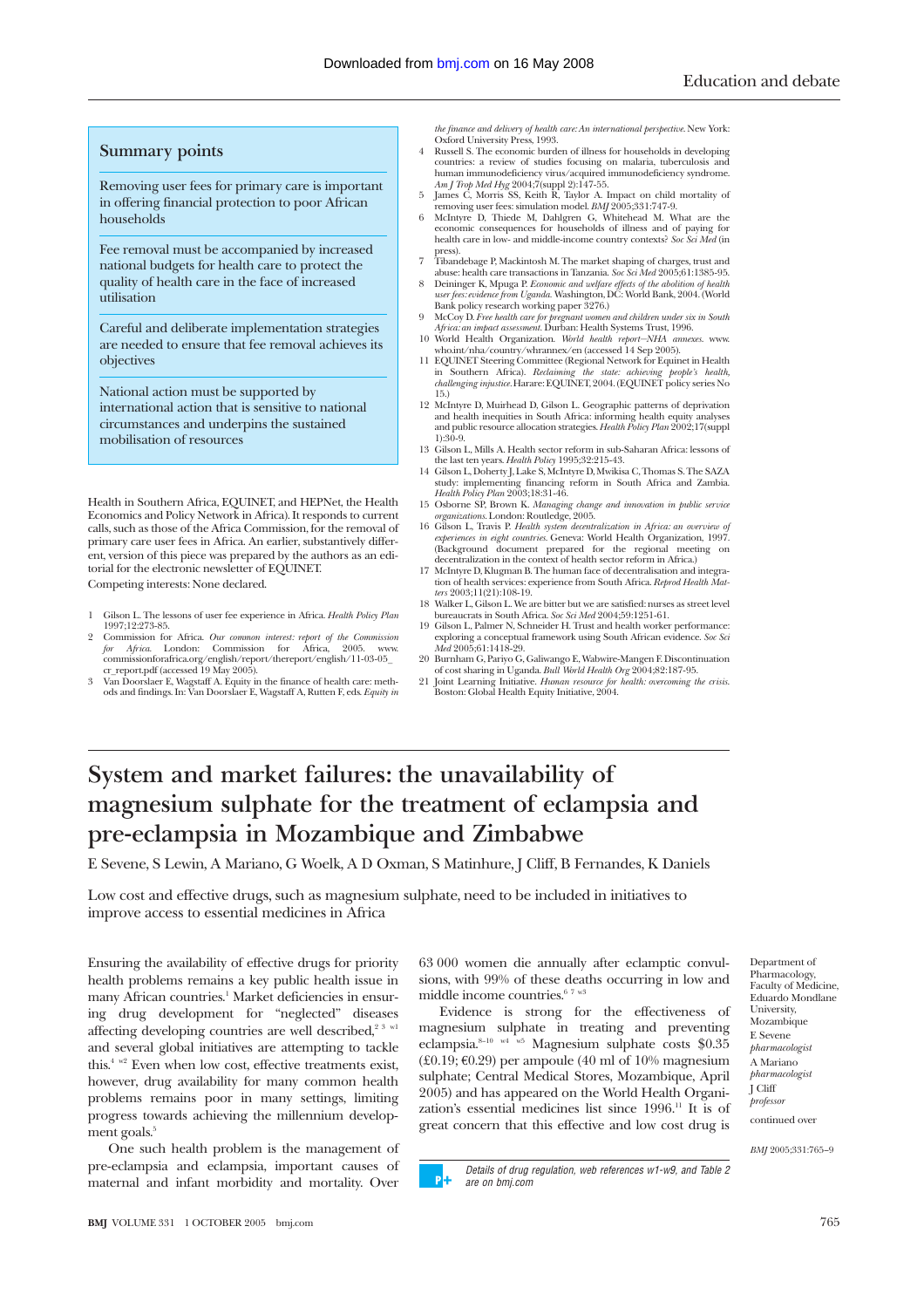Department of Community Medicine, University of Zimbabwe, Zimbabwe G Woelk *associate professor* S Matinhure *researcher*

Norwegian Knowledge Centre for Health Services, Norway A D Oxman *researcher*

National Institute of Health, Ministry of Health, Mozambique B Fernandes *health systems researcher*

Health Systems Research Unit, Medical Research Council of South Africa K Daniels *scientist* S Lewin *lecturer*

Correspondence to: Simon Lewin, Department of Public Health and Policy, London School of Hygiene and Tropical Medicine, London WC1E 7HT simon.lewin@ lshtm.ac.uk



A pregnant woman has a check up at a clinic in a camp for internally displaced people

still unavailable in many countries.<sup>12 13 w6 w7</sup> We describe problems with the registration, approval, acquisition, and distribution of magnesium sulphate, and hence its availability to clinicians, in Mozambique and Zimbabwe, two countries with high maternal mortality ratios (table). $14-16$  We draw on a range of sources, including a bibliographical review of policies concerning magnesium sulphate over the past 25 years and qualitative data collected as part of a case study of policy making and procurement for magnesium sulphate in the two countries (box  $1$ ),<sup>17</sup> to argue that drug availability has been affected by system and market failures.

## **Why is magnesium sulphate not widely available in Mozambique and Zimbabwe?**

#### **Mozambique**

Magnesium sulphate has been used in Mozambique's Maputo Central Hospital since 1981, well before rigorous evidence of its effectiveness became available. An obstetric guideline published in 1985 described magnesium sulphate as the first line drug for treating eclampsia. Until recently, however, it was unavailable outside the hospital, and other drugs, including diazepam, continue to be used as first line treatment.

The key reasons for this lie in the complex mechanisms of approval, acquisition, and distribution of drugs in Mozambique (see bmj.com). The national formulary of medicines lists the essential drugs that can be acquired by, and distributed through, Mozambique's national health system. The 1980 edition did not include magnesium sulphate and this was not updated until 1999. In this period the Central Medical Stores compiled a list of purchases that included both the medicines listed in the formulary and other drugs that

Maternal mortality ratios in Mozambique and Zimbabwe

| Country    | Maternal mortality ratio* | Proportion of mortality<br>attributable to eclampsia<br>(%) |
|------------|---------------------------|-------------------------------------------------------------|
| Mozambique | 1000                      | 3.2 to 11.3 <sup>15 w8</sup> t                              |
| Zimbabwe   | 1100                      | $6.9^{16}$                                                  |

\*Number of maternal deaths per 100 000 live births.14

†Robust national estimates are not available. Range given is based on estimates provided in listed studies.

clinicians regarded as necessary. Magnesium sulphate had not been requested by clinicians, however, and was therefore not included. This meant that it had to be ordered locally, but this was only done by the Maputo Central Hospital, and only when funds were available. During this period, economic constraints resulting from the war affected the availability of many drugs, particularly those not on the list of the Central Medical Stores. In addition, pharmaceutical companies were poorly represented in Mozambique at this time and participated only in international competitive tenders.

When the formulary was updated in 1999 it was decided that medicines for specialist and hospital use would be included in a special appendix to better control their use. Although magnesium sulphate was seen as important for the management of eclampsia, there was consensus that it should appear only in this list. For reasons that remain unclear, this appendix was not included in the Central Medical Store's list of purchases when the new formulary came into force. Medicines in this appendix could still be acquired, but required special import procedures, including a request by clinicians, review by the Therapeutic Commission, and authorisation from the Ministry of Health. This was a major barrier to procurement.

#### **Box 1: Methods used for case study of policy making and procurement for magnesium sulphate in Mozambique and Zimbabwe**

#### **Data collection approach**

- In-depth, semistructured qualitative interviews and informal discussions covering:
	- The structure and process of policy making for the management of eclampsia and pre-eclampsia Factors affecting the implementation of policies on the issues of interest
	- Individual's knowledge of evidence related to the use of magnesium sulphate in the treatment of eclampsia and pre-eclampsia

Summary of methods used for case study of magnesium sulphate policy making and procurement in Mozambique and Zimbabwe

| <b>Characteristics of respondents</b>     |                            |                   |  |
|-------------------------------------------|----------------------------|-------------------|--|
| <b>Position</b>                           | No in<br><b>Mozambique</b> | No in<br>Zimbabwe |  |
| Clinicians or researchers                 | 5                          |                   |  |
| Senior Ministry of Health officials       |                            | 2                 |  |
| <b>Therapeutic Commission</b>             | $\mathfrak{p}$             | $\mathfrak{p}$    |  |
| <b>Medicine Control Authority</b>         | $\mathfrak{p}$             | $\mathfrak{p}$    |  |
| Pharmacist                                |                            | 3                 |  |
| Pharmaceutical company<br>representatives |                            | 3                 |  |

#### **Sampling**

• Purposive and snowballing approach, based on respondents' involvement in policy making or procurement for magnesium sulphate

#### **Data analysis**

- All interviews audio recorded and transcribed
- Categories emerging from the data identified and a
- coding frame developed
- Coding frame applied to all transcripts
- Country level themes compared and similarities and differences identified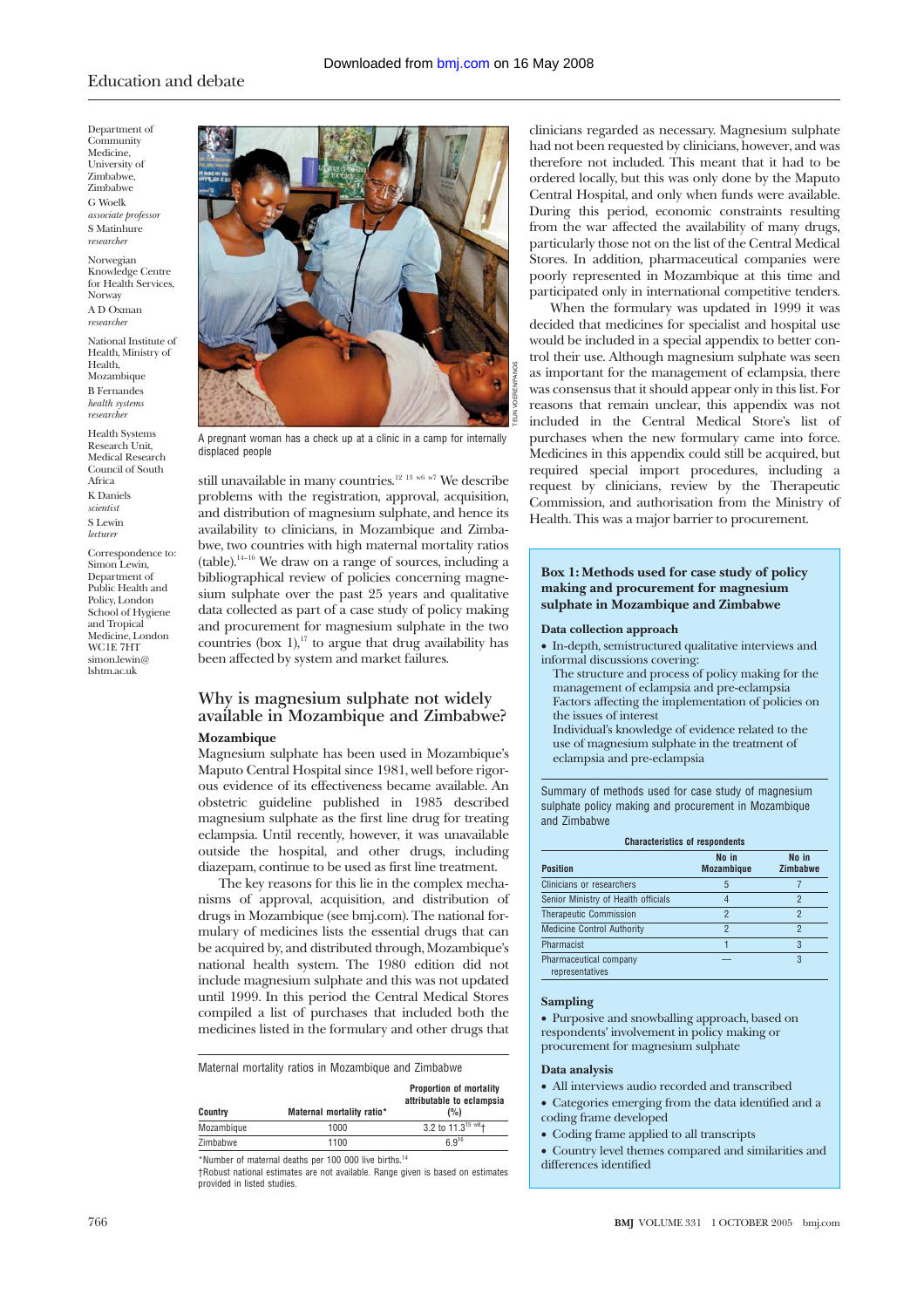Discussions in 2001 between clinicians, Ministry of Health departments, and the Therapeutic Commission culminated in authorisation for the central purchasing of magnesium sulphate. Since 2003 the drug has been distributed to peripheral units, but again only when requested by the local clinicians. Routine data show that these requests have been sporadic.

In discussing these ongoing problems with the approval, acquisition, and distribution of magnesium sulphate since the publication of the landmark collaborative eclampsia trial in 1995, obstetrician respondents claimed that although they had contributed to the development of guidelines for obstetric care, including the management of eclampsia, and had trained health professionals in using magnesium sulphate, they did not have the authority to ensure a countrywide implementation of the guidelines.

Respondents from Central Medical Stores, however, noted that these problems were the result of obstetricians not requesting the drug. Poor communication between the two groups seemed, then, to be an important obstacle to improving drug availability. Even after formal approval of the drug, difficulties with distribution and management gave the impression to clinicians that the drug was still unavailable. As a result, they continued to use alternative treatments and did not request magnesium sulphate from the Central Medical Stores or the pharmacy in their own health unit.

#### **Zimbabwe**

Magnesium sulphate has long been used for the treatment of eclampsia in Zimbabwe, including at Harare Central Hospital since at least 1984-5 (see table on bmj.com). It is still not registered for this use, however, and was listed in 2000 in the essential drugs list as a second line therapy for eclampsia. Respondents cited four key reasons for this. Firstly, the effects of insufficient capacity and resources within the Ministry of Health and Child Welfare: as foreign currency resources are limited, the ministry decided that local (that is, hospital based) arrangements should be made to acquire what they described as "orphan" drugs those required mainly by hospital based specialists. Priority for central purchasing is given to first line drugs used at all levels of the health service. It was also suggested that the Ministry of Health and Child Welfare does not have sufficient qualified clinicians to monitor drug use or even to prescribe the drug in peripheral hospitals.

Secondly, the ministry and professional obstetric organisations failed to ensure the registration of magnesium sulphate with the Medicine Control Authority of Zimbabwe: the drug was not seen as a priority because it was perceived to be slow moving and because pharmacists at the Ministry of Health and Child Welfare thought that other drugs, such as diazepam, could be substituted.

Thirdly, pharmaceutical companies lacked financial incentives to push for registration and importation: several respondents noted that the low cost of magnesium sulphate, coupled with the low potential volume of use, resulted in low returns. It is unclear to what extent drug registration fees, currently Z\$5m (£277; \$500;  $\epsilon$ 409) for Zimbabwean applicants per drug or US\$1000 for foreign applicants per drug, are a barrier. Although relatively low by international standards,18 these fees, together with the costs of preparing a submission and bureaucratic barriers, may dissuade commercial companies from applying for registration in this small market.

Finally, clinicians' perceptions of the dangers of magnesium sulphate may have contributed to the drug's non-use. Respondents acknowledged that the international trials in which Zimbabwe collaborated showed clearly that the drug saves lives. They also noted, however, that the belief of many Zimbabwean clinicians in the drug's effectiveness is tempered by their perceptions of its dangers to women. This was seen to contribute to its second line listing in the essential drugs list.

Respondents highlighted several other factors affecting the availability of magnesium sulphate. These included the lack of a clinical champion, poor communication between clinicians and pharmacy staff, the ambiguity of clinical guidelines from the Ministry of Health and Child Welfare on the use of magnesium sulphate, inadequate dissemination of guidelines, clinicians' long use of other drugs to manage eclampsia, and constraints on human resources. Consequently, diazepam continues to be used by many clinicians in Zimbabwe as first line therapy for the management of eclampsia.

Although magnesium sulphate remains unregistered, clinicians have since convinced the Medicine Control Authority of Zimbabwe, the Ministry of Health and Child Welfare, and the National Drug and Therapeutic Policy Advisory Committee of its usefulness. It can, therefore, be used without registration but still has to be requested by clinicians from their local pharmacy—a process that depends on the availability of local resources.

### **System and market failures in ensuring the availability of magnesium sulphate**

The issues affecting the availability of magnesium sulphate can be divided broadly into the two categories of system and market failures. We identified several key system failures. Firstly, issues related to drug registration were important in both countries. In Zimbabwe,

#### **Box 2: Criteria for and barriers to the operation of a free market for magnesium sulphate in Mozambique and Zimbabwe**

### **Many independent producers and consumers**

Only one major consumer of the drug—the central government purchaser—is responsible for national acquisition

#### **Full information on both sides about prices and quality**

Asymmetries in information exist as the central purchaser does not assess need for the drug among clinicians and is therefore unaware of demand.

The central purchaser also does not receive information from the producers on drug effectiveness

#### **No external effects (that is, costs or benefits accruing to individuals or groups other than those undertaking the activity)**

If a pharmaceutical company marketed a low cost generic dug such as magnesium sulphate, this could increase the market share of other companies producing the drug—that is, positive external effects. In contrast, branded products have higher profit margins as other companies are legally prevented from selling the same drug. Marketing thus increases the sales of the branded product only.

Incentives are few under a central tendering system for companies to market drugs to clinicians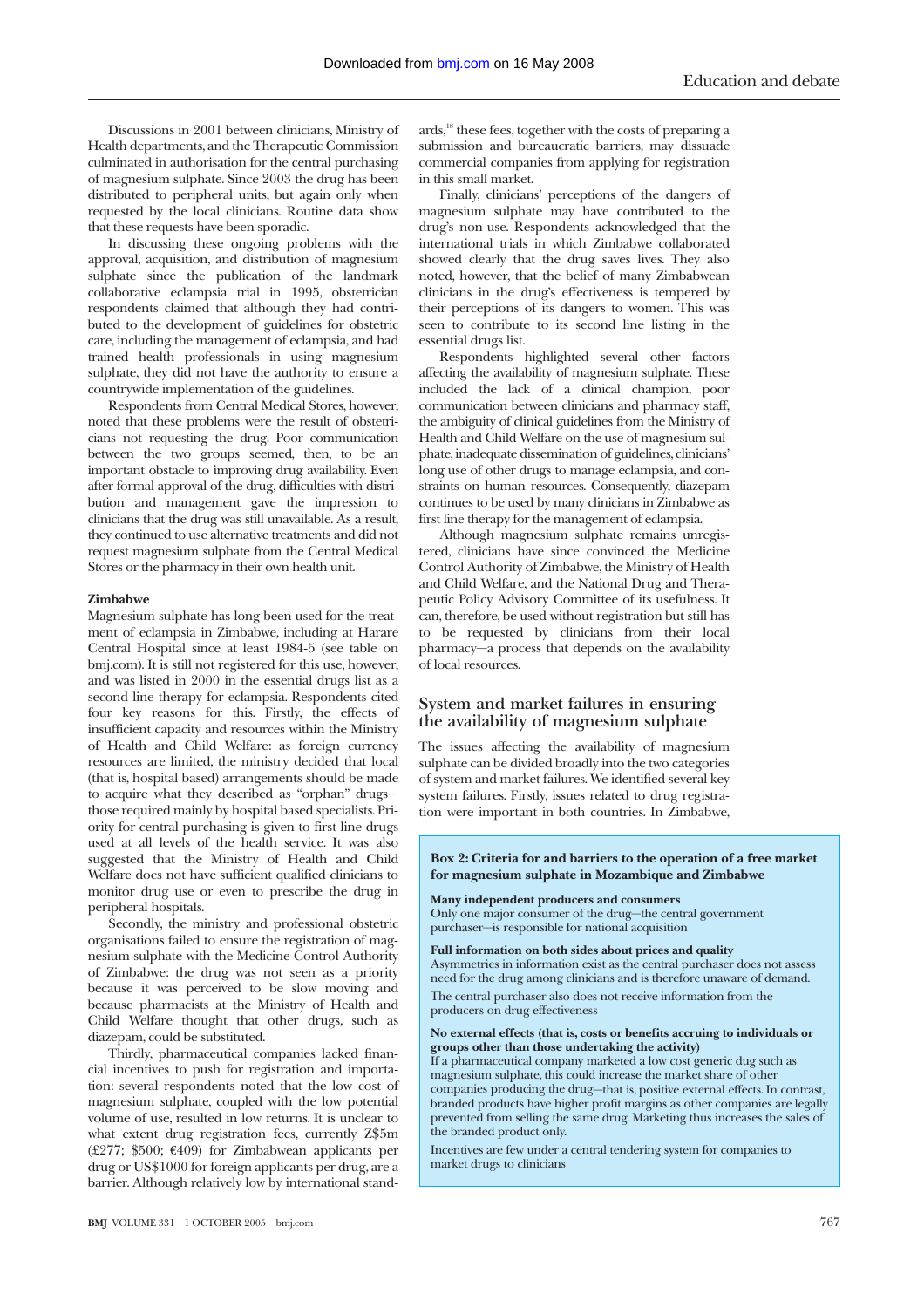#### **Box 3: Recommendations to improve the availability of magnesium sulphate**

• Governments need to ensure that: Bureaucratic processes do not obstruct the delivery of low cost, effective drugs

Mechanisms are put in place for improved communication between clinicians and agencies responsible for drug procurement and supply at country level

• WHO, international professional organisations such as FIGO (International Federation of Gynaecology and Obstetrics), and international donor agencies, should take a more active role in ensuring that all essential medicines are registered and available in developing countries

• Pharmaceutical companies need to be engaged in initiatives to ensure the supply of low cost, effective drugs for common conditions in Africa; financial and other incentives for marketing these drugs need to be considered by international agencies

• When the conditions for a functional market for pharmaceuticals are not met, governments must be prepared to intervene to support public health, and international organisations should support them in this

> long delays in registration were described. In Mozambique, the absence of a registration mechanism before 2001 resulted in the development of a complex drug procurement process, with many opportunities for failure. Secondly, long delays occurred in both countries in including magnesium sulphate in their national formularies. Because drug purchasing is based on these formularies, any failure to include effective drugs such as magnesium sulphate is critical. Thirdly, the numerous opportunities for communication failure within the bureaucratic processes of drug registration, inclusion in the formulary, acquisition, and distribution further contributed to the poor availability of magnesium sulphate. The earlier and current economic difficulties in Mozambique and Zimbabwe, respectively, also affected the procurement of drugs.

> As magnesium sulphate is a cheap generic drug, its cost should not be a barrier to its availability in a free market. For a free market to operate, several criteria need to be fulfilled (box 2).19 It is not unusual for some or all of these criteria not to be met, but the more marked the departure from these criteria, the less likely that a market can function. Several of these criteria were not met for magnesium sulphate in Mozambique or Zimbabwe (box 3), suggesting that market failure contributed to the poor availability of the drug. Similar failures have been described for other pharmaceuticals elsewhere,<sup>3 20</sup> w<sup>8</sup> including for other cheap, effective drugs such as thiazides<sup>w9</sup> and ibuprofen.<sup>20</sup>

> The low cost of magnesium sulphate had several paradoxical effects. It was suggested that its price retarded its registration in Zimbabwe, as the potentially small profits provided little economic incentive for companies to incur registration costs. Respondents in Mozambique noted similarly that because the drug was cheap and the potential profits from it low, pharmaceutical companies did not actively market it or promote it to the central purchaser.

> These problems seem to have been compounded by the lack of economies of scope for the drug. The market for magnesium sulphate is relatively small and the drug is not widely used for other conditions. Economies of scale are also unlikely, given that eclampsia is relatively uncommon and that the drug is already low cost. Economies of scope are important to

both the health system and the manufacturer—they give additional incentives to the purchaser to consider the drug and they increase the size of the market (and hence opportunities for profit) for the manufacturer. Alternative drugs for the treatment of eclampsia, while substantially less effective, are also cheap and used widely for other conditions. They are therefore generally available at health unit level, and pharmaceutical companies do not incur costs in promoting them.

#### **Conclusions**

The complexity of drug approval, acquisition, and distribution mechanisms in Mozambique and Zimbabwe results in many opportunities for system failures. Cost is also an important factor in the availability of magnesium sulphate, but not because the drug is expensive. Rather, its low cost means that market forces cannot be relied on to ensure its availability in these settings. Box 3 outlines several recommendations to address these system and market failures.

As initiatives are developed to ensure wider access to expensive drugs critical to improving public health in Africa, low cost and effective drugs such as magnesium sulphate for treating eclampsia, should not be forgotten.

We thank the participants; John Lavis, Cecilia Stalsby-Lundberg, and Gill Walt for advice on the study design and analysis; Morten Aaserud, Iain Chalmers, Jo Chirenda, Lelia Duley, David Henry, Jane Ritchie, Luke Vale, and Gill Walt for comments on draft papers; Lelia Duley for background information on magnesium sulphate; Sylvia Louw and Aud Ingeborg Urdahl for administrative support; and the EU Practihc (pragmatic randomised trials in health care) project group. JC holds a joint appointment between the Department of Community Health, Eduardo Mondlane University, Mozambique, and Monash University, Melbourne, Australia.

Contributors and sources: This article arose from discussions within our research team while conducting a study of the use of research evidence in policy making in Mozambique, South Africa and Zimbabwe. GW, JC, and SL designed the study. SM, ES, and AM collected the data. ES, SM, AM, JC, and GW led the

## **Summary points**

Evidence from randomised controlled trials shows that magnesium sulphate, a low cost drug, is effective for the treatment of eclampsia and pre-eclampsia

The drug, like many other effective treatments, is still not available widely in many low and middle income countries, but the reasons for this remain unclear

Failures in the registration, procurement, and distribution mechanisms for magnesium sulphate contribute to its poor availability in Mozambique and Zimbabwe

In addition, the low cost of magnesium sulphate means that market forces cannot be relied on to ensure its availability

Governments and international agencies must be prepared to intervene to ensure the availability of low cost, effective drugs in developing countries